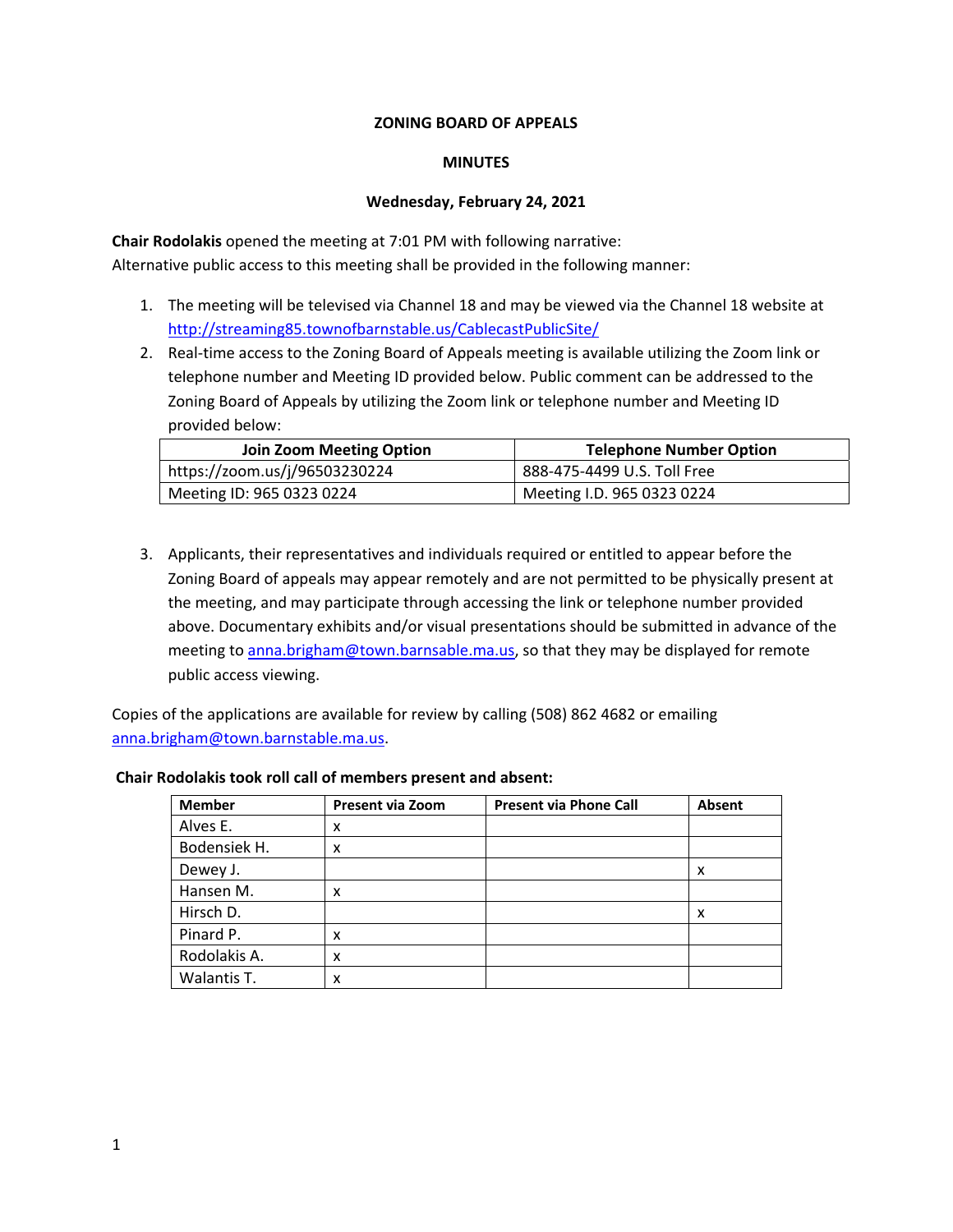## **Taping of meeting**

No one was taping meeting this evening.

## **MINUTES**

None this evening.

## **OLD BUSINESS**

**Chair Rodolakis** noted no old business.

## **New Business**

 **Appeal No. 2021-008** David F. and Colleen F. Cappellucci have applied for a Special Permit in accordance with Section 240-91.H 3. (a) – Developed Lot Protection. The Applicants are proposing to demolish an existing single-family dwelling and construct a new single-family dwelling with attached 2 car garage in accordance with the plans prepared by North side Design Associates, while maintaining the existing nonconforming setback on the southerly side of the property. The subject property is located at 31 Eel River Road, Osterville, MA. as shown on Assessor's Map 116 as Parcel 106. It is located in the Residence C (RC) Zoning District.

**Chair Rodolakis** indicated that a document was received by their attorney, Michael Scholls (spelling) early yesterday requesting a continuance due to a scheduling conflict. Our next meeting will be March 10<sup>th</sup>. **Chair Rodolakis** moved to continue this matter, Appeal No. 2021-008 to March 10<sup>th</sup>. at 7:00 PM. Motion was seconded by **Mr. Hanson**.

|  |  |  | Roll call vote taken: |
|--|--|--|-----------------------|
|--|--|--|-----------------------|

| <b>Member</b> | Appeal No. 2021-008 | <b>Absent</b> |
|---------------|---------------------|---------------|
| Alves E.      | In favor            |               |
| Bodensiek H.  | In favor            |               |
| Dewey J.      |                     | x             |
| Hansen M.     | In favor            |               |
| Hirsch D.     |                     | x             |
| Pinard P.     | In favor            |               |
| Rodolakis A.  | In favor            |               |
| Walantis T.   | In favor            |               |

Unanimous vote – all in favor to continue Appeal No. 2021-008 to March  $10^{th}$  at 7:00 PM.

**Appeal No. 2021-009 -** Robert and Sandra Kelleher have applied for a Special Permit in accordance with Section 240-47.1 B. (4) Family Apartments. The Applicants are proposing to demolish the existing detached garage and create a 2-bedroom family apartment in a proposed 28 feet by 40 feet detached accessory structure (garage). The property is located at 1680 Hyannis Road, Barnstable, MA as shown on Assessors Map 299 as Parcel 061. It is located in the Residence F-2 (RF-2) Zoning District.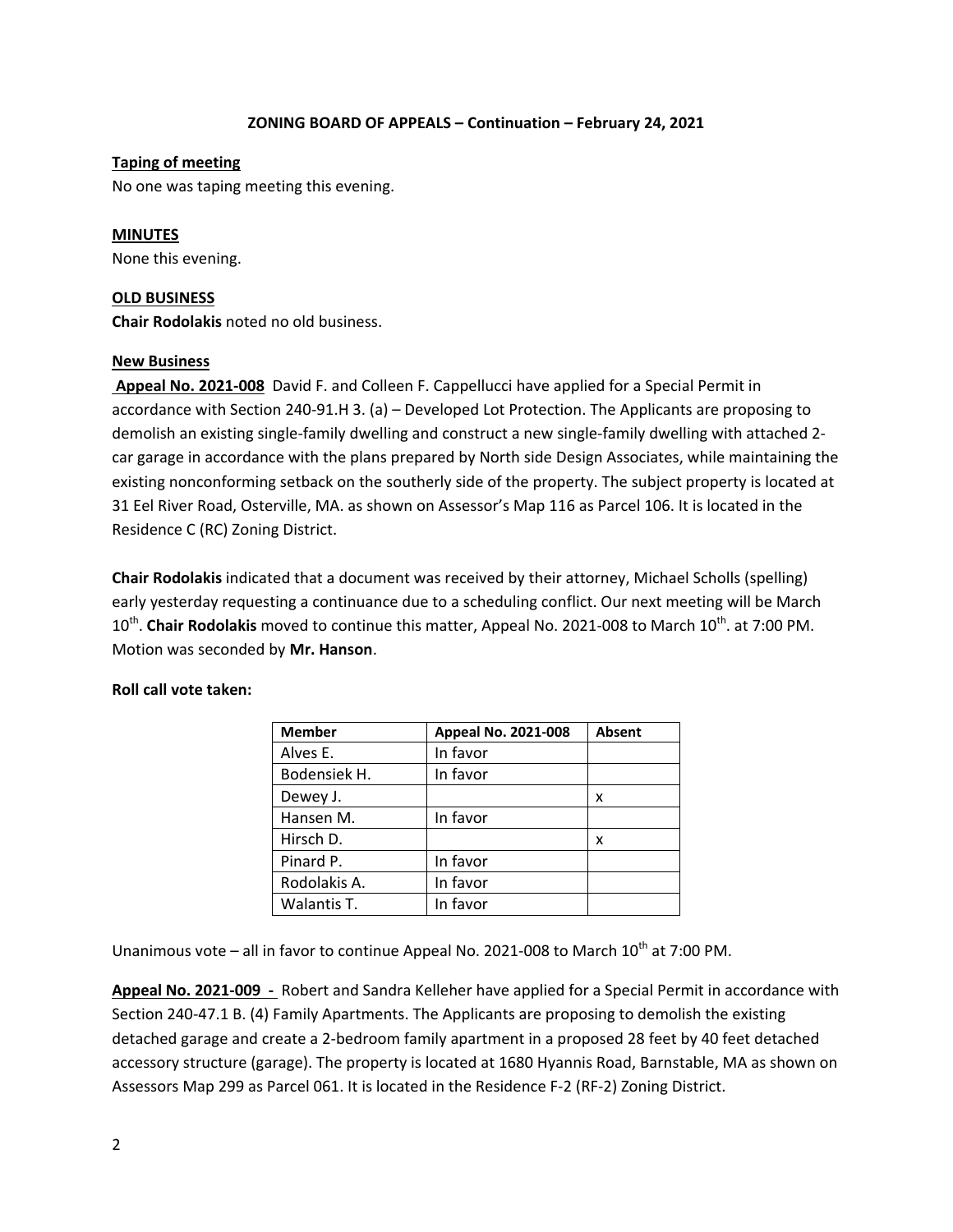**Chair Rodolakis** introduced Mr. & Mrs. Kelleher via Zoom. Mr. & Mrs. Kelleher indicated that they were going between two meetings (the other being the Historical Society). Mrs. Kelleher noted that the Historical Society was very interested in this case. **Chair Rodolakis** requested that either Mr. or Mrs. Kelleher stay as ZBA needed one of the applicants present. Mrs. Kelleher will be representative for the duo while Mr. Kelleher will attend Historical Society meeting. Mrs. Kelleher identified herself and gave her address (1680 Hyannis Road, Barnstable, MA). Mrs. Kelleher noted that they (Mr. and Mrs. Kelleher) are looking for relief to redo a detached garage with living space for their daughter. Mrs. Kelleher continued: her daughter will be living at this address full time. She and her husband are moving from Oregon. They are going to start out by living in the garage.

**Chair Rodolakis** asked Mrs. Kelleher if they understood the rules for a family apartment moving forward and she replied in the affirmative. **Chair Rodolakis** reiterated that every year they have to do an affidavit that if they don't live there full time – the family kitchen has to be pulled out. Mrs. Kelleher replied that they understood.

**Questions from the board**: **Chair Rodolakis** asked if anyone on the board had questions. None from the board.

**Chair Rodolakis** noted he didn't see anyone from the public who wishes to be heard.

**Chair Rodolakis** indicated that it would be brought back to the board for deliberation. It appears to be consistent with what ZBA looks for for family apartments. **Chair Rodolakis** asked if anyone on the board had any questions, comments. **Mr. Walantis** – stated no that it appeared to be what ZBA is looking for.

## **FINDINGS**

## **Findings of Fact**

At the hearing on February 24, 2021, the Board made the following findings of fact in Special Permit Application No. 2021-009 a request to create a family apartment in a detached structure:

- 1. The application falls within a category specifically excepted in the ordinance for a grant of a special permit. Section 240-47.1. B. allows a Special Permit for a Family Apartment in a detached structure.
- 2. Site Plan Review is not required for single-family residential dwellings.
- 3. After an evaluation of all the evidence presented, the proposal fulfills the spirit and intent of the Zoning Ordinance and would not represent a substantial detriment to the public good or the neighborhood affected.
- 4. The proposed family apartment would not be substantially more detrimental to the neighborhood than the existing dwelling.
- 5. The single-family nature of the property and of the accessory nature of the detached structure are preserved.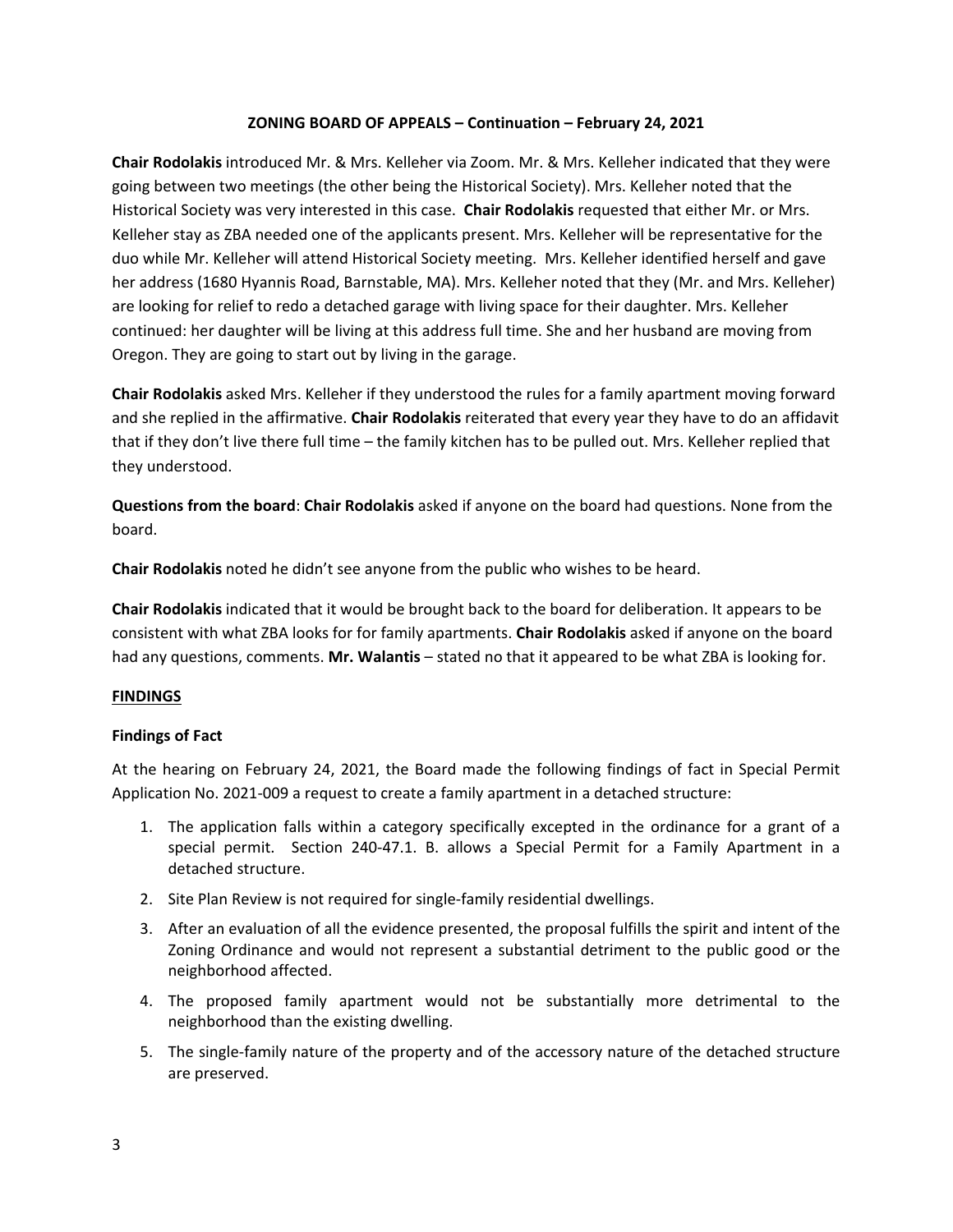#### **Roll Call was taken to accept these findings**

| <b>Member</b> | Appeal No. 2021-008 | <b>Absent</b> |
|---------------|---------------------|---------------|
| Alves E.      |                     |               |
| Bodensiek H.  | In favor            |               |
| Dewey J.      |                     | x             |
| Hansen M.     | In favor            |               |
| Hirsch D.     |                     | x             |
| Pinard P.     | In favor            |               |
| Rodolakis A.  | In favor            |               |
| Walantis T.   | In favor            |               |

**Chair Rodolakis** moved to accept the Special Permit with the following conditions 1-6 subject to Staff Memorandum which is dated February 12' 2021.

### **Conditions**

Based on the findings of fact, a motion was duly made and seconded to grant Special Permit No. 2021- 009 subject to the following conditions:

- 1. Special Permit No. 2021-009 is granted to Robert and Sandra Kelleher to demolish the existing detached garage and create a 2-bedroom family apartment in a proposed 28 feet by 40 feet detached accessory structure (garage) at 1680 Hyannis Road, Barnstable, MA.
- 2. The site development shall be constructed in substantial conformance with the plan entitled "Plan Showing New Garage at 1680 Hyannis Rd Barnstable, Mass" prepared for Robert and Sandra Kelleher, by CapeSurv, dated January 26, 2021.
- 3. The proposed development shall represent full build-out of the lot. Further development of the lot or construction of additional accessory structures is prohibited without prior approval from the Board.
- 4. The Applicant must comply with the restrictions in Section 240-47.1 Family Apartments C. Conditions and Procedural Requirements 1-4 of the Ordinance as follows:
	- a. Certificate of occupancy. Prior to occupancy of the family apartment, a certificate of occupancy shall be obtained from the Building Commissioner. No certificate of occupancy shall be issued until the Building Commissioner has made a final inspection of the apartment unit and the single-family dwelling for regulatory compliance and a copy of the family apartment accessory use restriction document recorded at the Barnstable Registry of Deeds is submitted to the Building Division.
	- b. Annual affidavit. Annually thereafter, a family apartment affidavit, reciting the names and family relationship among the parties and attesting that there shall be no rental of the principal dwelling or family apartment unit to any non-family members, shall be signed and submitted to the Building Division.
	- c. At no time shall the single-family dwelling or the family apartment be sublet or subleased by either the owner or family member(s). The single-family dwelling and family apartment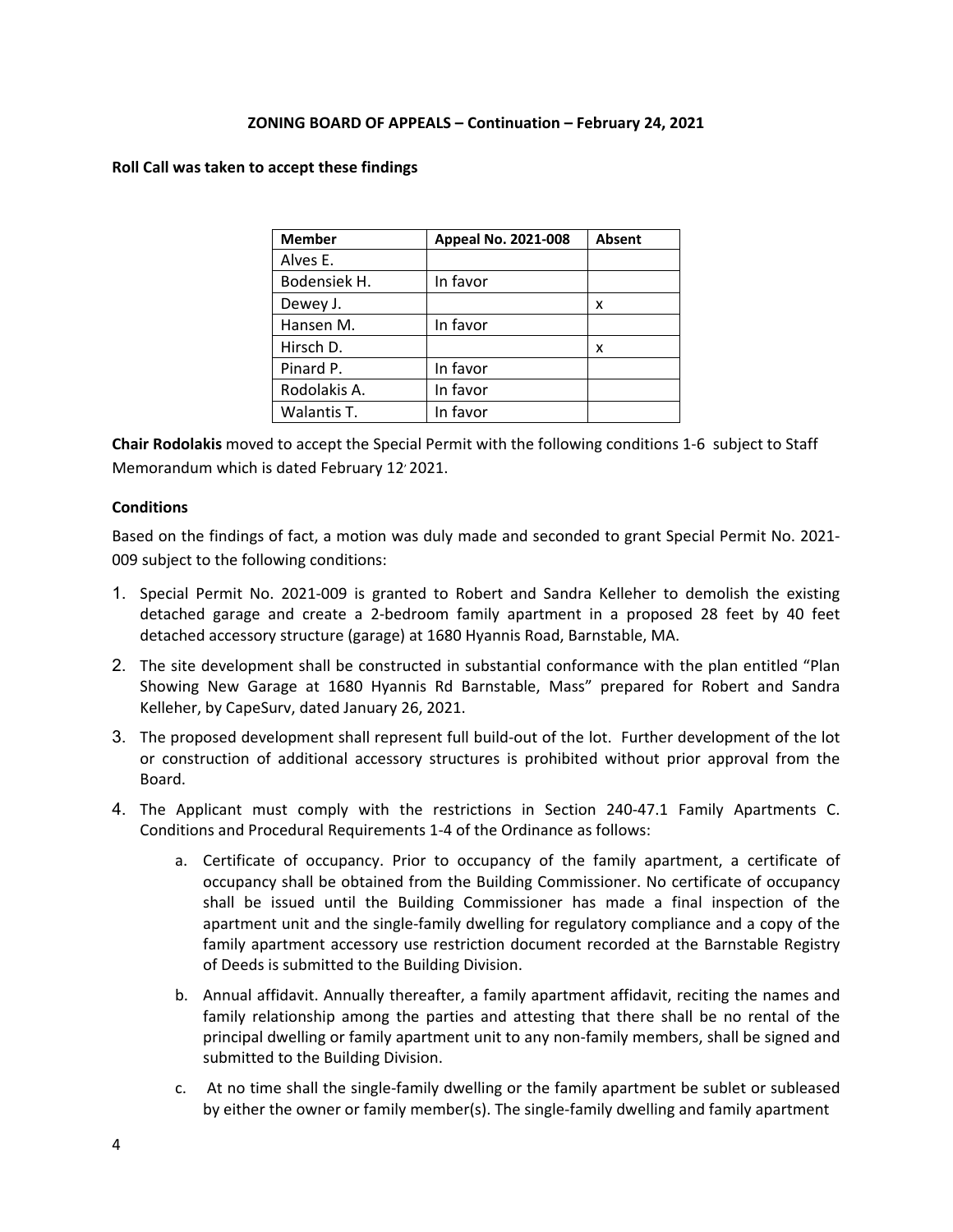- d. shall only be occupied by those persons listed on the recorded affidavit, which affidavit shall be amended when a change in the family member occupying either unit occurs.
- e. When the family apartment is vacated, or upon noncompliance with any condition or representation made, including but not limited to occupancy or ownership, the use as an apartment shall be terminated. All necessary permit(s) must be obtained to remove either the cooking or bathing facilities (tub or shower) from the family apartment, and the water and gas service of the utilities removed, capped and placed behind a finished wall surface; or a building permit must be obtained to incorporate the floor plan of the apartment unit back into the principal structure.
- 5. All mechanical equipment associated with the dwelling (air conditioners, electric generators, etc.) shall be screened from neighboring homes and the public right-of-way.
- 6. The decision shall be recorded at the Barnstable County Registry of Deeds and copies of the recorded decision shall be submitted to the Zoning Board of Appeals Office and the Building Division prior to the issuance of a building permit. The rights authorized by this special permit must be exercised within two years, unless extended.

| <b>Member</b> | Appeal No. 2021-008 | <b>Absent</b> |
|---------------|---------------------|---------------|
| Alves E.      |                     |               |
| Bodensiek H.  | In favor            |               |
| Dewey J.      |                     | x             |
| Hansen M.     | In favor            |               |
| Hirsch D.     |                     | x             |
| Pinard P.     | In favor            |               |
| Rodolakis A.  | In favor            |               |
| Walantis T.   | In favor            |               |

#### **Roll Call vote was taken to accept the conditions:**

**The vote was all in favor.**

#### **COMMUNICATIONS**

None.

**POINT OF INFORMATION**: **Mr. Bodensiek** would like to offer an opinion on Oyster Place issue at next meeting but he would also like to vote. He noted he has actually watched the meeting of the 10<sup>th</sup> of February several times. He couldn't participate because he was driving in a snowstorm in South Carolina; had an unreliable connection and couldn't have the meeting with all. He noted he has reviewed the meeting several times. He thinks there is an affidavit he can sign for this date. **Chair Rodolakis** indicated that just talking about that generally, if they need him (Mr. Bodensiek) and he apologized because he had to recuse himself; **Chair Rodolakis** continuing; if they need you for that; there is a procedure by which you can certify that you paid attention to the meeting. Otherwise even though you weren't physically present and therefore you are entitled to vote. But….why don't you address that